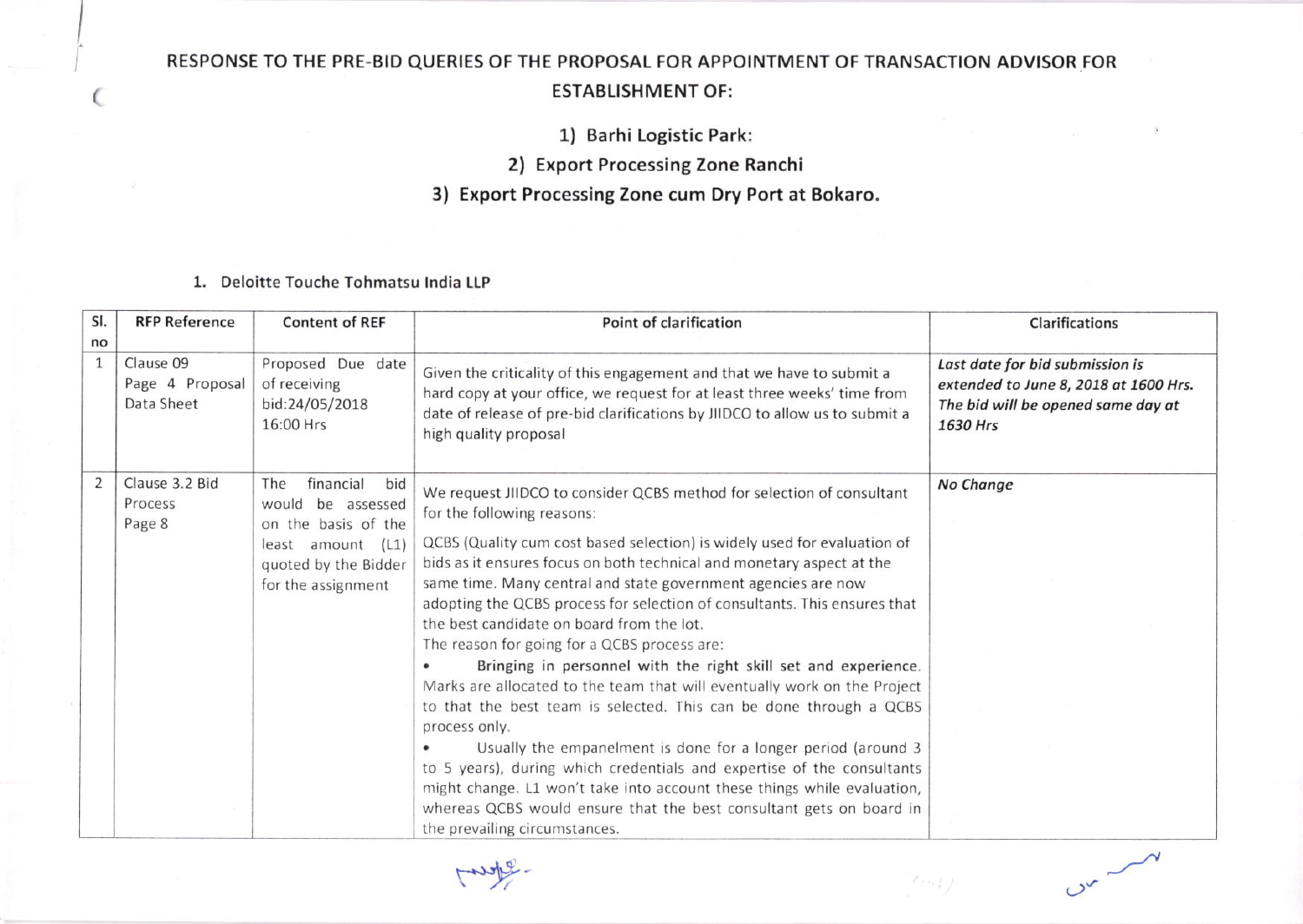|   |                                          |                                                                                                                                                                                                                      | Government guidelines/ policies do suggest a QCBS process post<br>evaluation:<br>Manual of Policies and Procedure of Employment of Consultants<br>issued by Niti Ayog specify that Empanelment is a process similar to EOI<br>and a QCBS process should be used post empanelment in consultancy<br>assignments that are larger than Rs. 10 lakh in fee.<br>http://niti.gov.in/writereaddata/files/document_publication/Manual%20<br>of%20Pol%20Proc%20of%20Emp%20of%20Consultants.pdf<br>Guidance note for SELECTION OF CONSULTING AGENCIES by Ministry of<br>Electronics & Information Technology (DeitY) dates October, 2016<br>specifies how Consultants should be evaluated based on their Technical<br>and financial capabilities post empanelment. Refer page 126 para 4.2.3. -<br>"Only the Commercial bids of those bidders who qualify the technical<br>evaluation stage will be opened"<br>http://meity.gov.in/writereaddata/files/Model RFP Templates and Gui<br>dance Notes for Consulting Agencies.pdf<br>Based on our experience of similar public sector assignments, we<br>request JIIDCO to consider the following evaluation scheme<br>Bidder's credentials as per Eligibility Criteria = 30 marks<br>Approach and Methodology = 30 marks<br>Qualification and Experience of key personnel = 30 marks<br>Technical presentation = 10 marks<br>80% weightage to score of technical proposal<br>20% weightage to score of financial proposal |           |
|---|------------------------------------------|----------------------------------------------------------------------------------------------------------------------------------------------------------------------------------------------------------------------|--------------------------------------------------------------------------------------------------------------------------------------------------------------------------------------------------------------------------------------------------------------------------------------------------------------------------------------------------------------------------------------------------------------------------------------------------------------------------------------------------------------------------------------------------------------------------------------------------------------------------------------------------------------------------------------------------------------------------------------------------------------------------------------------------------------------------------------------------------------------------------------------------------------------------------------------------------------------------------------------------------------------------------------------------------------------------------------------------------------------------------------------------------------------------------------------------------------------------------------------------------------------------------------------------------------------------------------------------------------------------------------------------------------------------------------------------------------|-----------|
| 3 | Clause 3.7.ii<br>Performance<br>Security | For the successful<br>bidder, the<br>Performance<br>Security shall be<br>retained by the<br>Authority until the<br>completion of the<br>Assignment by the<br>Advisor and be<br>Released within 180<br>days after the | We request JIIDCO to consider retaining of the performance security<br>amount to a maximum of 90 days instead of 180 days.                                                                                                                                                                                                                                                                                                                                                                                                                                                                                                                                                                                                                                                                                                                                                                                                                                                                                                                                                                                                                                                                                                                                                                                                                                                                                                                                   | No Change |

Hurty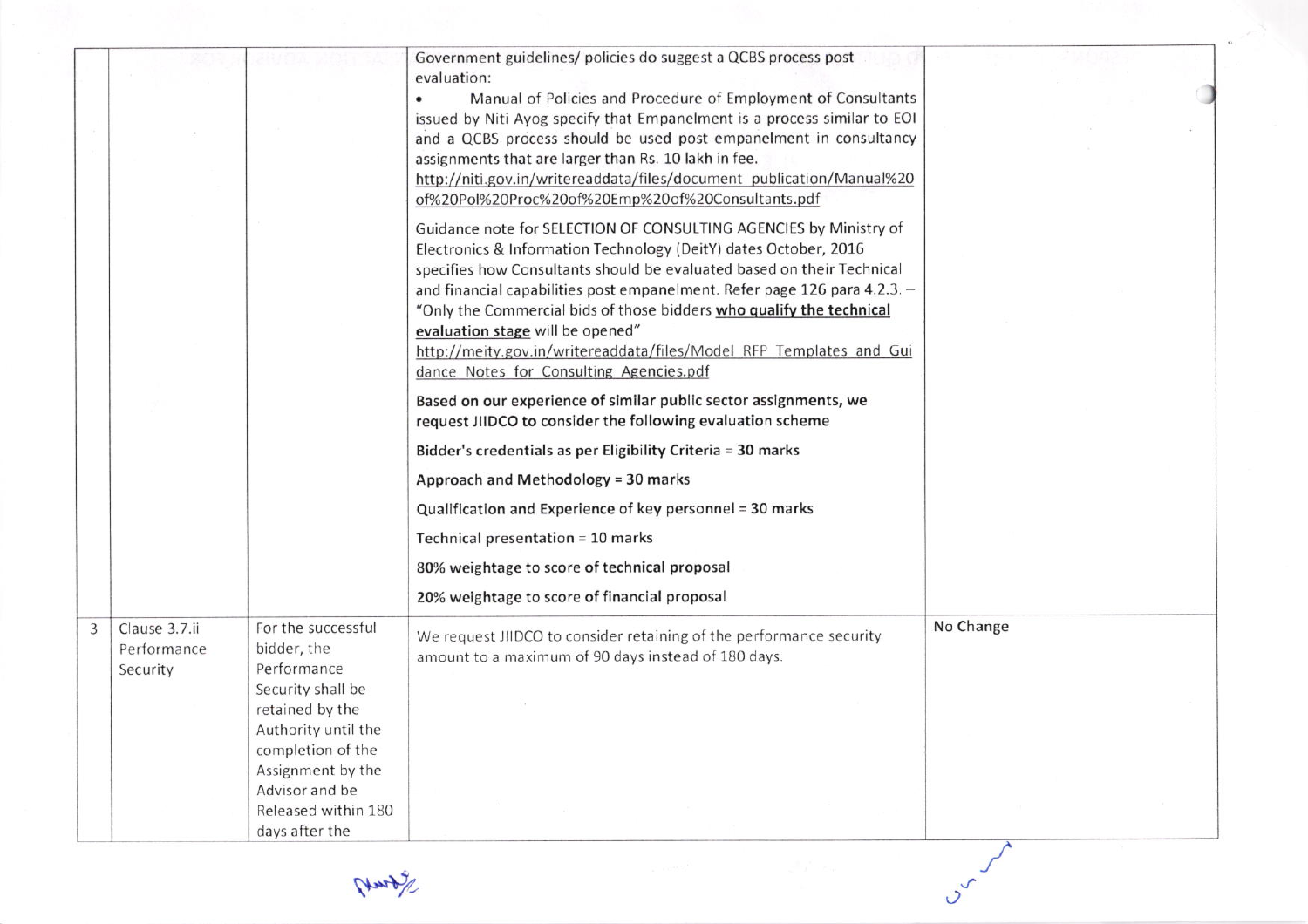|   |                                                | completion of the<br>assignment.                                                                             |                                                                                                                                                                                                                                                                                                                                                                                                                            |                                                          |
|---|------------------------------------------------|--------------------------------------------------------------------------------------------------------------|----------------------------------------------------------------------------------------------------------------------------------------------------------------------------------------------------------------------------------------------------------------------------------------------------------------------------------------------------------------------------------------------------------------------------|----------------------------------------------------------|
|   | Clause 5.1.vii<br>Conditions of<br>Eligibility | Copy of Income Tax<br>Returns (ITR) for last<br>three years                                                  | The turnover certificate and the audited balance sheet has been the<br>accepted norm with all government agencies and as we shall be<br>providing those, we request that this clause for providing ITR last three<br>years may please be removed.                                                                                                                                                                          | Accepted                                                 |
| 5 | Clause 5.1. x                                  | The Company should<br>have been providing<br>Consultancy services<br>for last at least 04<br>years in India. | To ensure credibility of the participating firms, may we request this<br>clause be changed to:<br>"The firm should be a registered firm/company/partnership in India<br>involved in consulting / advisory business operations for a minimum of 7<br>years, as on 01 <sup>st</sup> April, 2018"                                                                                                                             | <b>No Change</b>                                         |
| 6 | Clause 5.2.a                                   | <b>Eligible Assignments</b>                                                                                  | This assignment requires a high degree of industry expertise, especially in<br>the area of MMLPs, ICDs and Ports. While Port, Sez, EPZ, Logistics export<br>infrastructure experience of the consultants reflect those requirements,<br>the inclusion of "Tourism/Hospitality/Entertainment" may not. We<br>suggest removal of "Tourism/Hospitality/Entertainment" instead include<br>"Roads & Highways, Industrial Parks" | <b>Experience of Industrial Park is also</b><br>included |
|   |                                                |                                                                                                              | We request JIIDCO's attention to the requirement of credibility of bidders<br>for this prestigious assignment. Based on standard eligibility clauses for<br>similar RfP documents from other Central / State Government / Public<br>Sector Undertaking in India, we request JIIDCO to consider including the<br>following standard clauses in the eligibility criteria:                                                    | No Change.                                               |
|   | Clause 5.2.b                                   | <b>Financial Capacity</b>                                                                                    | "The firm must have minimum average annual revenue of Rs.200.00<br>crore from consulting and related advisory services during the last 03<br>financial years preceding the Bid Due date (A certificate from Statutory<br>Auditor should be submitted).                                                                                                                                                                     |                                                          |
|   |                                                |                                                                                                              | The above clause would ensure the credibility of bidders for this<br>important assignment.                                                                                                                                                                                                                                                                                                                                 |                                                          |
| 8 | Clause 8.2                                     | Payment Schedule                                                                                             | We request JIIDCO to change the clause "On acceptance of feasibility<br>report" to "On acceptance of feasibility report or within 15 working days<br>of submission"                                                                                                                                                                                                                                                        | No Change                                                |
| 9 | Clause 8.3                                     | <b>Additional Work</b>                                                                                       | We request JIIDCO to please clarify "at rate similar to that finalised for<br>other similar project". A reference to a specific project or the rates of                                                                                                                                                                                                                                                                    | No Change                                                |

mone -